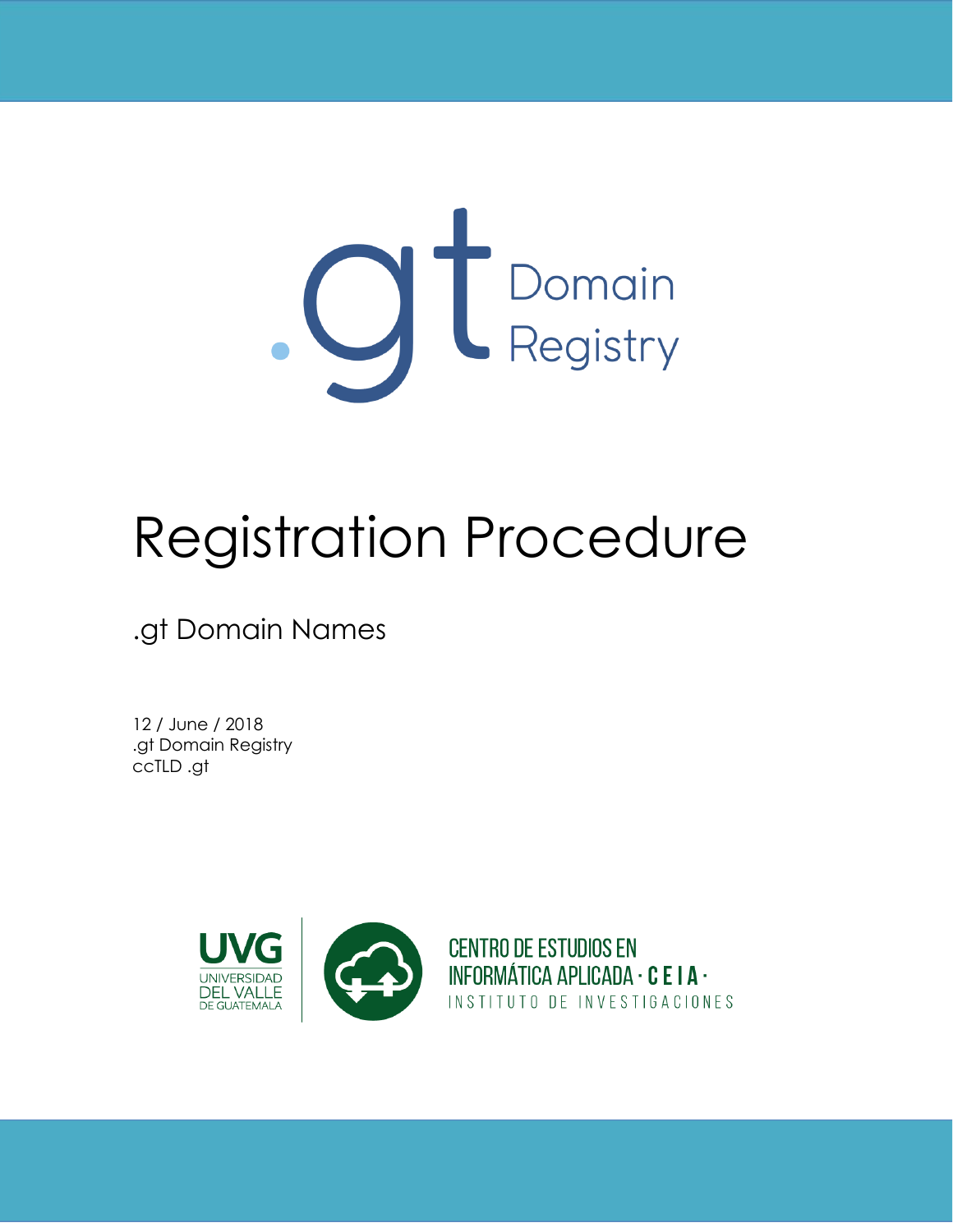## **Registration**



## **National**

Last update : June 12th, 2018

1. **Read** our Terms of Service as well as the [registration policies](https://dev.registro.gt/sitio/registration_policy.php?lang=en) and dispute policy. 2. **Check out** that the domain name is available using our search engine. 3. **Reserve** the domain name by completing and submitting the form on our website. You will receive confirmation of receipt of the reservation by email. **If If your domain name is restricted**  $\left($  .edu.gt,  $\right)$  .gob.gt or .mil.gt, please note that only ONE restricted domain name is delegated free of charge per institution. Any additional domain name will have the same fee as a domain name **.com.gt.** 4. **Pay** a minimum of one year of service. [See table...](https://dev.registro.gt/sitio/fees.php?lang=en) If no payment is made within the next 4 calendar days, automatically the

domain name becomes available to the public.

| 5. | <b>Accept our Terms of Service:</b>                                                                                                                                                                                                                                                 |
|----|-------------------------------------------------------------------------------------------------------------------------------------------------------------------------------------------------------------------------------------------------------------------------------------|
|    | <b>Paid Domain Names:</b><br>.gt, .com.gt, .net.gt, .org.gt, .ind.gt, edu.gt $\&$ .gob.gt<br>The fact of making the payment constitutes acceptance of the<br>conditions and terms vested in the Terms of Service as well as<br>theregistration policies and dispute policy.         |
|    | Domain Names Free of Charge:<br>The fact of delivering the required documents, needed to register a<br>domain name free of charge, constitutes acceptance of the conditions<br>and terms vested in the Terms of Service as well as the registration<br>policies and dispute policy. |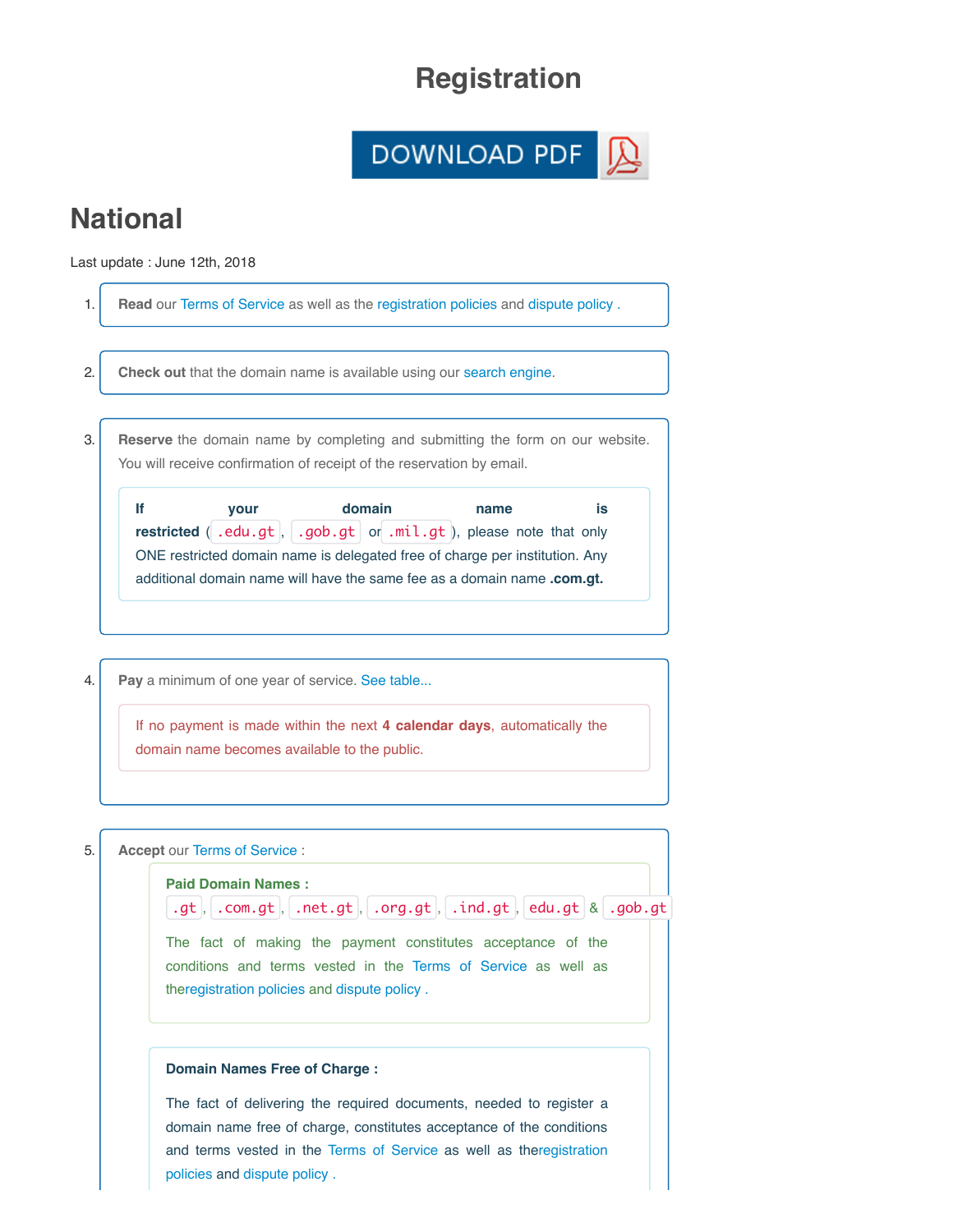#### **Educational (** .edu.gt **):**

- 1. Copy of a document from the competent authority indicating that the entity actually pertains to an educational sector. . . .
	- Initial Education: Approval from the Social Welfare Secretariat of the Presidency.
	- Middle and High Schools: Approval from Ministry of Education.
	- **Universities: Approval from Council of Private Higher** Education (CEPS)
- 2. **For public institutions :**
	- 1. Copy of a document stating that the person is, indeed, the director .
	- 2. Copy of the document of identification belonging to the director .

3. **For private institutions :**

- 1. Copy of a document stating that the person is, indeed, the legal representative .
- 2. Copy of the document of identification belonging to the legal representative .

**Note**: The documents mentioned above can be delivered by: email to [admin@cctld.gt](mailto:admin@cctld.gt), Fax or Hard Copy ; within a maximum of 30 calendar days from the reservation date.

### **Governmental (** .gob.gt **):**

1. **For municipalities :**

- 1. Copy of the agreement issued by the TSE where the departmental electoral board appoints the mayor .
- 2. Copy of the document of identification belonging to the mayor .

2. **For other institutions :**

- 1. Copy of the governmental agreement for the creation of the institution .
- 2. Copy of the appointment of the highest authority of the institution .
- 3. Copy of the document of identification belonging to the highest authority of the institution .

**Note**: The documents mentioned above can be delivered by: email to [admin@cctld.gt](mailto:admin@cctld.gt), Fax or Hard Copy ; within a maximum of 30 calendar days from the reservation date.

#### **National defense (** .mil.gt **):**

UVG has signed an agreement for the administration of  $\lfloor$  .mil.at domains . From 2018, those who are interested in